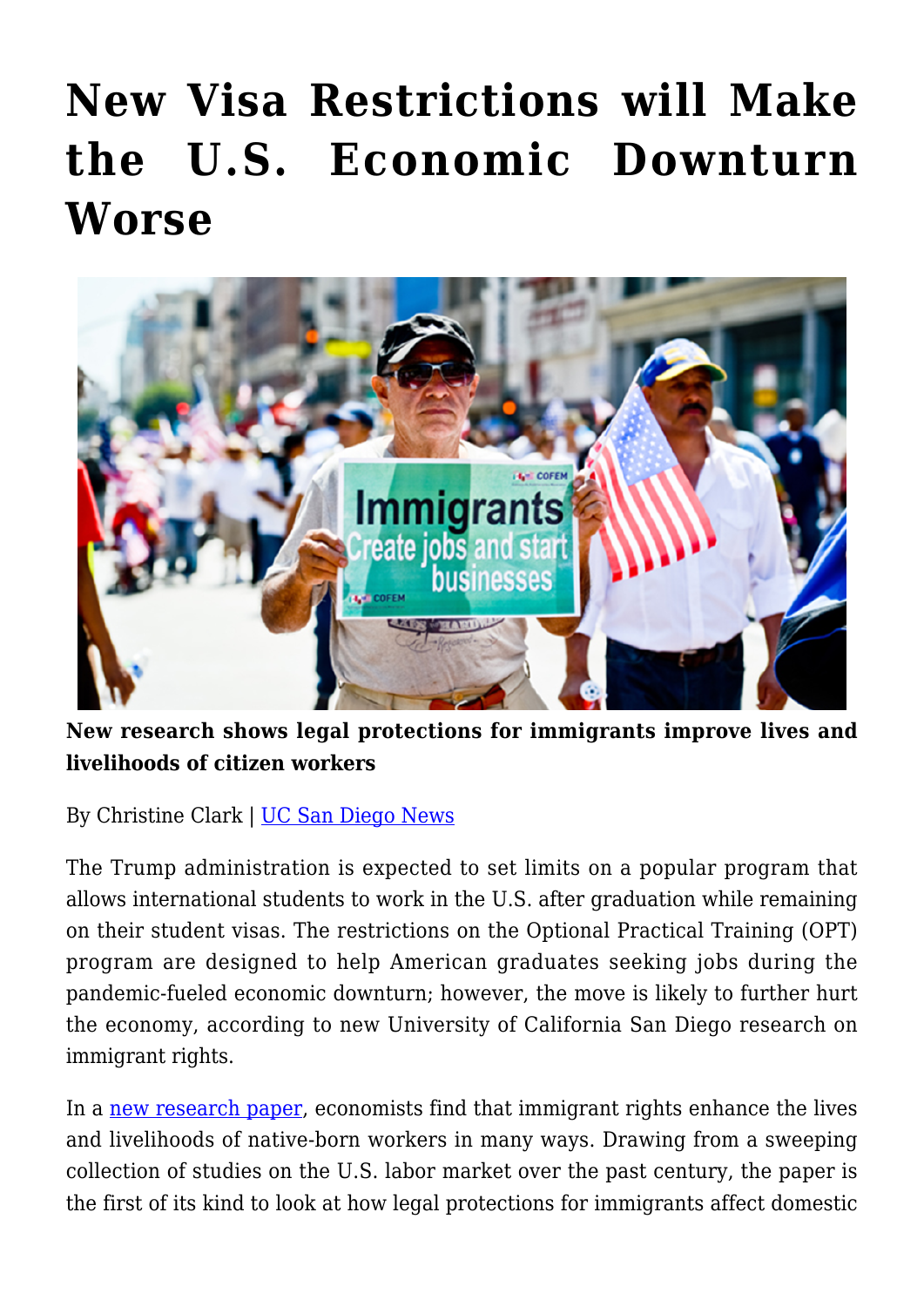workers of immigrant-receiving countries in terms of generating income, innovation, reducing crime and increasing tax revenues.

One in eight persons living in the United States was born in a different country. Therefore understanding the impact of migrant worker rights on receiving economies is crucial to immigration policymaking, especially with [the White](https://www.reuters.com/article/us-health-coronavirus-usa-immigration/trump-order-temporarily-limits-u-s-immigration-during-coronavirus-crisis-idUSKCN2241M8) [House's immigration policies growing more exclusionary during the COVID-19](https://www.reuters.com/article/us-health-coronavirus-usa-immigration/trump-order-temporarily-limits-u-s-immigration-during-coronavirus-crisis-idUSKCN2241M8) [pandemic.](https://www.reuters.com/article/us-health-coronavirus-usa-immigration/trump-order-temporarily-limits-u-s-immigration-during-coronavirus-crisis-idUSKCN2241M8)

"This time the political restrictions seem to be on high-skill foreign-born, like students, OPTs and those with H1B visas," said Gaurav Khanna, co-author and assistant professor of economics at the UC San Diego's School of Global Policy and Strategy (GPS). "Many high-skill workers have lost their jobs, which means many will have to leave the country soon. When the U.S. crisis abates, there may be a scarcity of high-skill professionals, which could stall a robust recovery."

## **Legal protections for immigrants aid entrepreneurship and innovation**

About 45 percent of Fortune 500 companies were founded by immigrants or children of immigrants. These companies amass more than \$6 trillion in revenue per year and include tech-giants like Google-Alphabet, Microsoft, Tesla and Apple. With one in four of computer scientists born in a different country, the U.S. immigrant workforce comprises of many of Silicon Valley's top entrepreneurs, current CEOs or company founders.

As entrepreneurs know, starting a business requires a lot of money up front while the return on investment may take years, but the benefits to the local populations prove to be very positive from the start.

With the economy contracting at unprecedented levels, the White House's decision to impose more visa restrictions is expected make economic recovery more difficult because the less confidence immigrants have in their status, the less likely they are to seed innovation and create businesses.

Providing legal permanence and stability to immigrants may help incentivize longterm local investments like businesses which lead to an increase in jobs and a larger tax base, Khanna and co-author Anna Brown, a graduate of GPS's [Master](https://gps.ucsd.edu/academics/mpp.html) [of Public Policy](https://gps.ucsd.edu/academics/mpp.html) program write.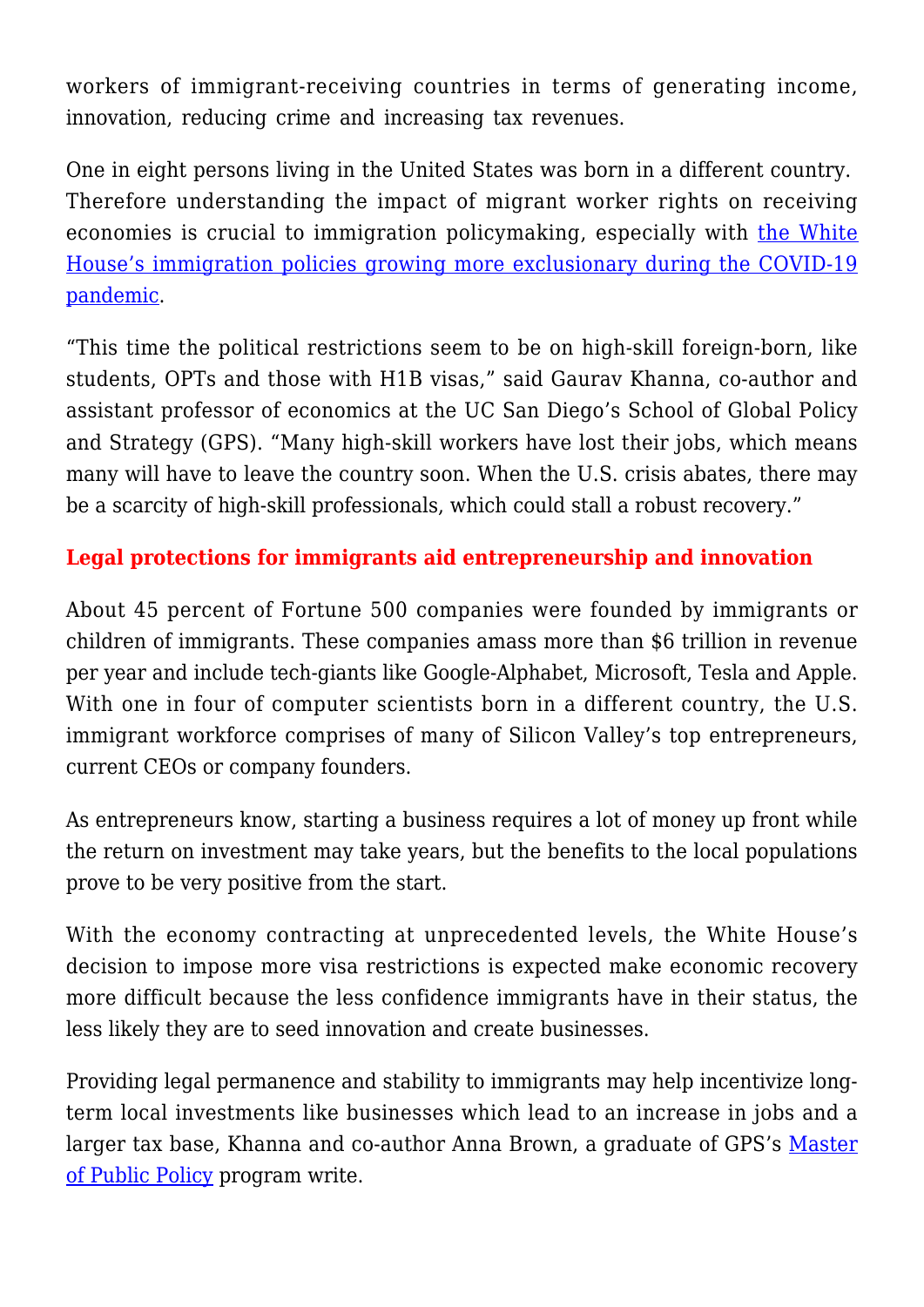#### **H1-B under fire, despite its well-documented economic benefits**

Most technology workers enter the U.S. on H-1B visas, which are temporary work visas that are valid for three years and renewable up to another three years. At the end of the six-year period, these highly-skilled workers must either leave the country or apply for a costly green card that has a long waitlist, particularly for citizens of India and China.

"Extending the H-1B limit or making the green card process easier would provide immigrants with a longer legal work status in the U.S. and allow employers to retain high-skill talent, which could have downstream effects on other industries that use software, like banking, manufacturing and other sectors," the authors write.

Since the H-1B visa was in introduced in 1990, it has yielded many economic benefits. For example, [U.S.-born workers gained \\$431 million](https://www.cgdev.org/blog/technology-innovation-and-american-dream-new-study-finds-h-1b-visas-benefit-us-and-indian) in 2010 as a result of the H-1B, according to previous research from Khanna. Moreover, another study of his revealed that hiring H-1B workers was strongly associated with [firms](https://www.nber.org/papers/w24824) [introducing newer products.](https://www.nber.org/papers/w24824)

However, new restrictions to the H-1B, the same type of visa the founder of SpaceX, Elon Musk, used to begin working in the U.S., could be released soon as the White House recently indicated it is reevaluating the program. This could yield another roadblock for the legalization of immigrants with entrepreneurial ambition.

"Unless immigrants are certain they will be allowed to remain within a country, they may not invest in developing a business in that country," Khanna and Brown write. "This highlights a problem faced by many migrants who have ambitions to start businesses but will not because they know they may not be able to stay in the country for long."

## **More protections for immigrants increases the likelihoods of jobs going to native born-workers, over immigrants**

In addition to analyzing how immigrant rights aid entrepreneurship, Khanna and Brown also looked at how these policies impact the competition between nativeborn and immigrant workers. Immigrant worker rights protect migrant workers from employer exploitation; an indirect benefit of these laws is that they even the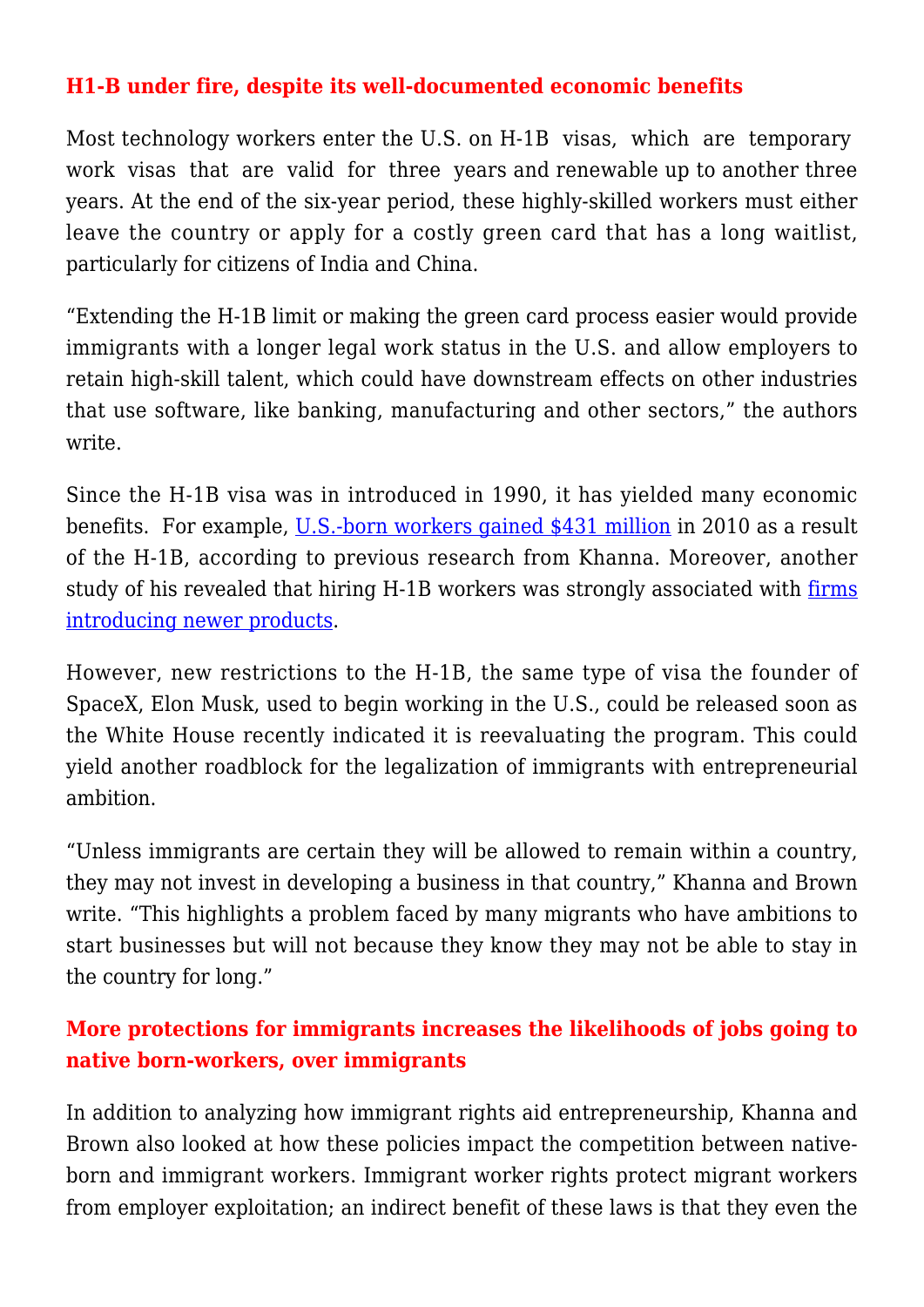playing field between immigrants and non-immigrants.

"Migrant workers, who are not legally protected, face much lower wages compared with their native counterparts," according to Khanna. "This is detrimental to U.S. born workers, who are less likely to be hired. Ensuring migrant workers have substantial rights inadvertently helps U.S. born workers as well."

The study points to exclusionary immigration policies over the course of U.S. history, from the Chinese Exclusion Act of 1882, to the Kennedy and Johnson administrations' policies targeted at farmworkers, all of which were driven by fear of low-skill laborers from other countries depressing wages of native-born workers in the U.S.

However, economist all over the world have been unable to find evidence that proves these theories. Rather, in each of these cases throughout U.S. history, employers adjusted to the missing workers in ways other than substantially bidding up wages, such as by shifting to production technologies that use less labor.

"Often, such policies have been motivated by resentment against foreign workers; however, this fear may be based on false perceptions and lack of evidence," the authors of the paper, which appeared in the UCLA Journal of International Law & Foreign Affairs, write. "This resentment may also be driven by racial prejudices and xenophobia."

#### **Rights for immigrants also lower crimes in receiving countries**

Even as the discussion on the impact of immigration has predominantly focused on wages and employment, the current U.S. President has strongly alluded to a link between immigrants and crime, propelling growing discourse on the subject.

Between 2001 and 2017, Gallup polls consistently reflected that roughly half (45 percent to 58 percent) of American respondents believe immigrants make the crime situation worse. These assumptions are false. The authors cite ample research that sheds light on incarceration rates being lower for immigrants, and far lower for newly arrived immigrants, revealing the baseline for criminal activity among immigrants is lower than native-born workers.